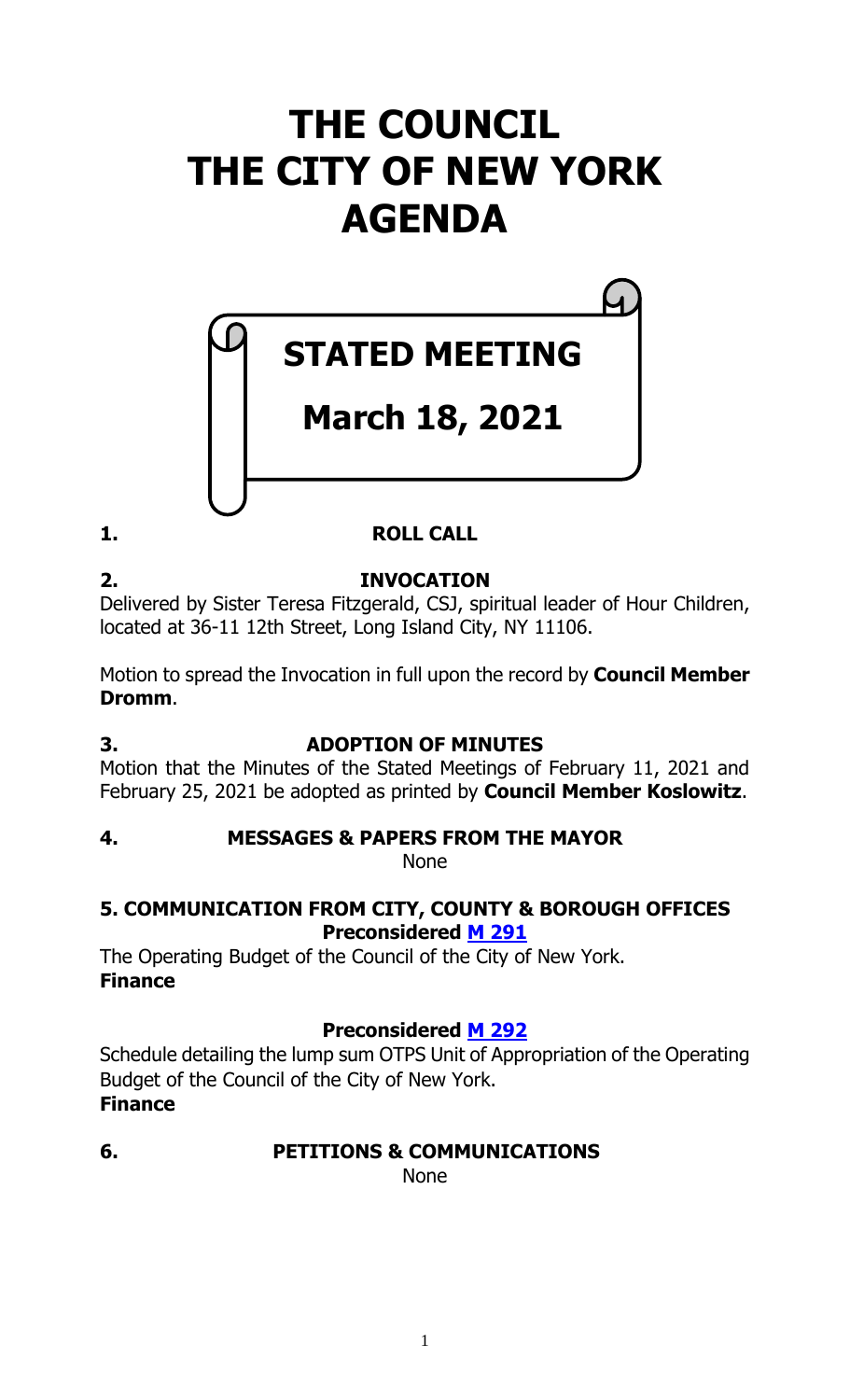## **7. LAND USE CALL-UPS M [293](https://legistar.council.nyc.gov/LegislationDetail.aspx?ID=4856774&GUID=1A8F3915-D464-4280-88CD-91E1FE7BA133&Options=ID|Text|&Search=)**

By Council Member Levin:

Pursuant to Sections 11.20(b-c) of the Council Rules and Section 197-d(b)(3) of the New York City Charter, the Council hereby resolves that the actions of the City Planning Commission on related Application No. **C 200356 PPK (69 Adams Street)** shall be subject to Council review.

## **Roll Call**

## **8. COMMUNICATION FROM THE SPEAKER**

- **9. DISCUSSION OF GENERAL ORDERS**
- **10. REPORT OF SPECIAL COMMITTEES**

#### None

#### **11. REPORTS OF STANDING COMMITTEES Report of the Committee on Environmental Protection [Int 2170-A](https://legistar.council.nyc.gov/LegislationDetail.aspx?ID=4729352&GUID=C80A3A89-D1AB-49F1-9E79-C465783A5718&Options=&Search=)**

An Amended Local Law to amend the administrative code of the city of New York, in relation to the sustainable energy loan program. **Amended and Coupled on GO**

## **Report of the Committee on Finance Preconsidered M [291](https://legistar.council.nyc.gov/LegislationDetail.aspx?ID=4855225&GUID=FB6EE40C-06FF-4C6C-9B98-6A9B2D1BDCFE&Options=ID|Text|&Search=) & Res [1569](https://legistar.council.nyc.gov/LegislationDetail.aspx?ID=4856852&GUID=3DEF9C3B-484C-4C36-AB91-71C0A38C0DD8&Options=ID|Text|&Search=)**

The Operating Budget of the Council of the City of New York. **Coupled on GO**

## **Preconsidered M [292](https://legistar.council.nyc.gov/LegislationDetail.aspx?ID=4855226&GUID=DD9E04FF-B49F-4362-BF4C-401121672B83&Options=ID|Text|&Search=) & Res [1570](https://legistar.council.nyc.gov/LegislationDetail.aspx?ID=4856853&GUID=A90BAD8C-1BEA-4DCE-8DE4-1DFD4BAB05E6&Options=ID|Text|&Search=)**

Schedule detailing the lump sum OTPS Unit of Appropriation of the Operating Budget of the Council of the City of New York.

## **Coupled on GO**

## **Preconsidered [L.U. 742](https://legistar.council.nyc.gov/LegislationDetail.aspx?ID=4855228&GUID=63EFAA4C-BF1A-4B91-B585-6154995969AF&Options=ID|Text|&Search=) & Res [1571](https://legistar.council.nyc.gov/LegislationDetail.aspx?ID=4856854&GUID=F5D52102-B6EC-400E-9116-1E96AACCFF00&Options=ID|Text|&Search=)**

Los Sures SIP HDFC, Block 2394, Lot 20, Block 2395, Lot 25, Block 2419, Lots 7, 9, and 12, Block 2432, Lot 25; Brooklyn, Community District No. 1, Council District 34.

## **Coupled on GO**

## **Report of the Committee on Health [Int 864-A](https://legistar.council.nyc.gov/LegislationDetail.aspx?ID=3498450&GUID=3BDB51B9-BA59-41E4-A98D-4333183182C3&Options=&Search=)**

An Amended Local Law to amend the administrative code of the city of New York, in relation to investigations by the department of health and mental hygiene in connection with lead poisoning incidents.

## **Amended and Coupled on GO**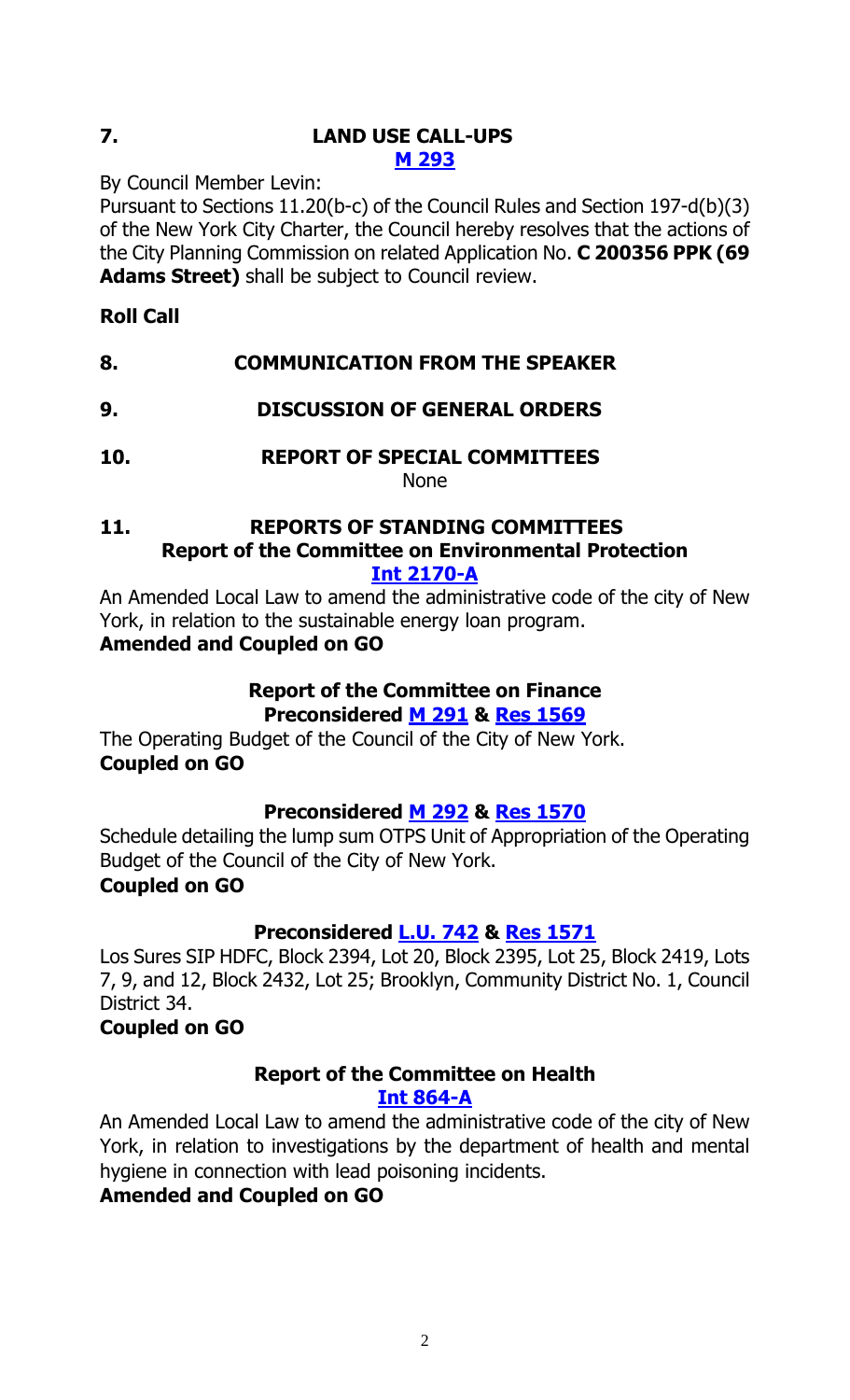## **[Int 2236-A](https://legistar.council.nyc.gov/LegislationDetail.aspx?ID=4794734&GUID=FEA00F7E-F9A6-4875-87C6-BD4E6033CA87&Options=&Search=)**

An Amended Local Law in relation to the creation of a unified scheduling system for COVID-19 vaccinations, and to provide for the repeal thereof. **Amended and Coupled on GO**

## **Report of the Committee on Housing and Buildings [Int 874-A](https://legistar.council.nyc.gov/LegislationDetail.aspx?ID=3498489&GUID=5AEDE1B2-26A1-4794-8400-C21C6017BA91&Options=&Search=)**

An Amended Local Law to amend the administrative code of the city of New York, in relation to improving tenant notification, interagency cooperation, conducting inspections and issuing stop work orders, in connection with lead paint and construction work.

## **Amended and Coupled on GO**

## **Report of the Committee on Land Use [L.U. 718](https://legistar.council.nyc.gov/LegislationDetail.aspx?ID=4754113&GUID=E642E029-740D-4616-B7EF-E20BDC13304D&Options=&Search=)**

Application No. **C 180496 ZMK** (**1620 Cortelyou Road Rezoning**) submitted by 1600/20 Realty Corp., pursuant to Sections 197-c and 201 of the New York City Charter for an amendment of the Zoning Map, Section No. 22c, changing from an existing R6A District to an R7D District property bounded by Cortelyou Road, East 17th Street, a line 100 feet southeasterly of Cortelyou Road, and East 16th Street, Borough of Brooklyn, Community District 40, Council District 14.

## **Approved with Modifications and Referred to the City Planning**  Commission pursuant to–Section 197-(d) of the New York City **Charter.**

## **[L.U. 719](https://legistar.council.nyc.gov/LegislationDetail.aspx?ID=4754170&GUID=79CA979C-70E4-49A9-BAF2-D6ACC303BD2E&Options=&Search=)**

Application No. **N 180497 ZRK** (**1620 Cortelyou Road Rezoning**) submitted by 1600/20 Realty Corp., pursuant to Section 201 of the New York City Charter, for an amendment of the Zoning Resolution of the City of New York, modifying APPENDIX F for the purpose of establishing a Mandatory Inclusionary Housing area, Borough of Brooklyn, Community District 40, Council District 14.

## **Approved with Modifications and Referred to the City Planning**  Commission pursuant to–Section 197-(d) of the New York City **Charter.**

## **[L.U. 730](https://legistar.council.nyc.gov/LegislationDetail.aspx?ID=4795480&GUID=73F2AF7F-174A-4B36-BB4B-FF12B720DE84&Options=&Search=) & Res [1572](https://legistar.council.nyc.gov/LegislationDetail.aspx?ID=4855261&GUID=A5AE64AB-5177-48EF-B87E-9743757E4F21&Options=ID|Text|&Search=)**

Application No. **20215015 HAK** (**Sutter Ave-East New York Partnership Homes**) submitted by the Department of Housing Preservation and Development pursuant to Article 16 of the General Municipal Law requesting waiver of the designation requirements of Section 693 of the General Municipal Law and the requirements of 197-c and 197-d of the New York City Charter, and approval of the project as an Urban Development Action Area Project, for property located at Block 4049, p/o Lot 25, Borough of Brooklyn, Community District 5, Council District 42.

## **Coupled on GO**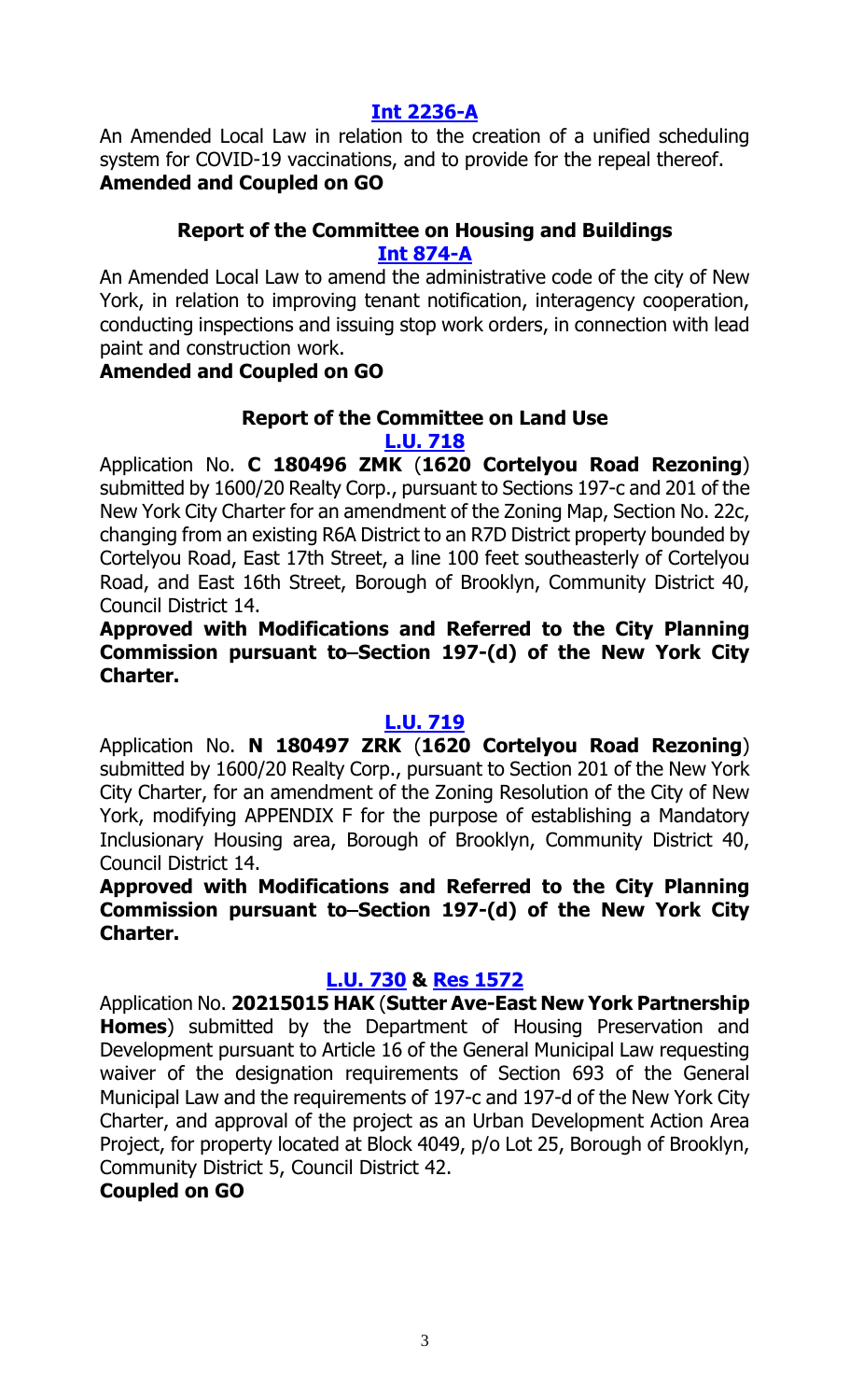## **[L.U. 735](https://legistar.council.nyc.gov/LegislationDetail.aspx?ID=4800347&GUID=6E3CDE08-5FED-4C9E-849C-0E706559F90D&Options=&Search=) & Res [1573](https://legistar.council.nyc.gov/LegislationDetail.aspx?ID=4855262&GUID=BBBFC2F4-8344-4D7F-AA17-E6BDFA9C19CB&Options=ID|Text|&Search=)**

Application No. **C 200178 ZMQ** (**91-32 63rd Drive Rezoning**) submitted by 63-68 RWKOP, LLC, pursuant to Sections 197-c and 201 of the New York City Charter for an amendment of the Zoning Map, Section No. 14a, eliminating from within an existing R4 District a C2-2 District, changing from an R4 District to an R7A District, and establishing within the proposed R7A District a C2-3 District, Borough of Queens, Community District 6, Council District 29.

## **Coupled on GO**

## **[L.U. 736](https://legistar.council.nyc.gov/LegislationDetail.aspx?ID=4800348&GUID=C3B3003A-5240-40ED-8B7E-FB451895BDA0&Options=&Search=) & Res [1574](https://legistar.council.nyc.gov/LegislationDetail.aspx?ID=4855263&GUID=39913481-A2FC-437A-907C-02F0022B07F1&Options=ID|Text|&Search=)**

Application No. **N 200179 ZRQ** (**91-32 63rd Drive Rezoning**) submitted by 63-68 RWKOP, LLC, pursuant to Section 201 of the New York City Charter, for an amendment of the Zoning Resolution of the City of New York, modifying APPENDIX F for the purpose of establishing a Mandatory Inclusionary Housing area, Borough of Queens, Community District 6, Council District 29.

## **Coupled on GO**

## **[L.U. 737](https://legistar.council.nyc.gov/LegislationDetail.aspx?ID=4800349&GUID=BD7F6DAD-E3EC-4090-973F-4E493E28606B&Options=&Search=) & Res [1575](https://legistar.council.nyc.gov/LegislationDetail.aspx?ID=4855264&GUID=180759A8-2E79-4988-8D3B-28A3CD8603AD&Options=ID|Text|&Search=)**

Application No. **C 200252 ZMQ** (**245-01 Jamaica Avenue Rezoning**) submitted by Marino Plaza 63-12, LLC, pursuant to Sections 197-c and 201 of the New York City Charter for an amendment of the Zoning Map, Section No. 15c, eliminating from within an existing R4 District a C1-3 District and establishing within an existing R4 District a C2-3 District, Borough of Queens, Community District 13, Council District 23.

## **Coupled on GO**

## **Report of the Committee on Resiliency and Waterfronts [Int 2092-A](https://legistar.council.nyc.gov/LegislationDetail.aspx?ID=4648590&GUID=F7CCBD21-44D7-4280-AB54-3D419D2AE033&Options=&Search=)**

An Amended Local Law to amend the administrative code of the city of New York, in relation to climate resiliency design guidelines and resiliency scoring. **Amended and Coupled on GO**

## **[Int 2198-A](https://legistar.council.nyc.gov/LegislationDetail.aspx?ID=4738815&GUID=75A96111-17B8-4047-B2DF-D6CFCFB71022&Options=&Search=)**

An Amended Local Law to amend the New York city building code, in relation to additional freeboard for structures in the floodplain. **Amended and Coupled on GO**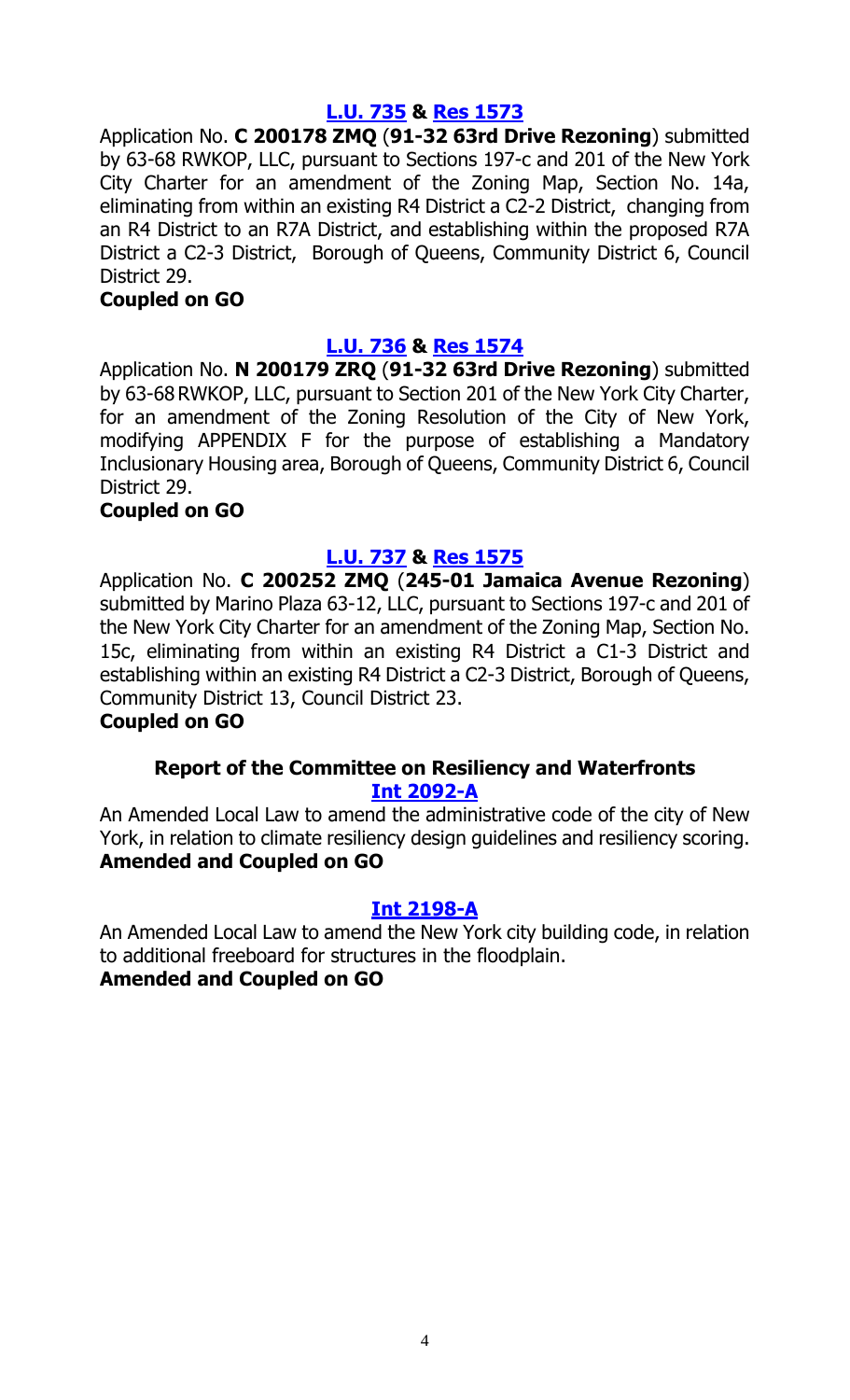## **12. GENERAL ORDERS CALENDAR Land Use**

## **[L.U. 714](https://legistar.council.nyc.gov/LegislationDetail.aspx?ID=4743805&GUID=91DAF792-5431-49AA-929D-9D1D51DDD81F&Options=&Search=) & Res [1576](https://legistar.council.nyc.gov/LegislationDetail.aspx?ID=4807411&GUID=02FBDDFE-7BF6-4FAE-9688-6FD3F948855D&Options=ID|Text|&Search=)**

Application No. **C 200303 ZSQ** (**42-11 9th Street Special Permit**) submitted by RXR 42-11 9th Holdings LLC pursuant to Sections 197-c and 201 of the New York City Charter for the grant of a special permit pursuant to Section 74-96 (Industrial Business Incentive Areas) of the Zoning Resolution to allow an increase in the maximum permitted floor area ratio in accordance with Section 74-963 (Permitted floor area increase) and, in conjunction therewith, to modify the quantity and size of the loading requirements of Section 44-50, in connection with a proposed twenty-story commercial building within an Industrial Business Incentive Area in an M1-4 District specified on the maps in Section 74-968 (Maps of Industrial Business Incentive Areas), on property located at 42 11 9th Street (Block 461, Lot 16), Borough of Queens, Community District 2, Council District 26.

## **Coupled on GO**

## **[L.U. 715](https://legistar.council.nyc.gov/LegislationDetail.aspx?ID=4743806&GUID=256C791F-173E-4255-A3EF-1367E6D6CD20&Options=&Search=) & Res [1577](https://legistar.council.nyc.gov/LegislationDetail.aspx?ID=4807412&GUID=A8610EA2-812A-465F-82A8-8CA90525588B&Options=ID|Text|&Search=)**

Application No. **N 200304 ZRQ** (**42-11 9th Street Special Permit**) submitted by RXR 42-11 9th Holdings LLC, pursuant to Section 201 of the New York City Charter, for an amendment of the Zoning Resolution of the City of New York, adding an Industrial Business Incentive Area to Article VII, Chapter 4 (Special Permits by the City Planning Commission) and updates to Section 74-76 (Modifications of Use, Bulk, Parking and Loading Regulations in Industrial Business Incentive Areas), in connection with a proposed twentystory commercial building within such Industrial Business Incentive Area, on property located at 42-11 9th Street (Block 461, Lot 16), Borough of Queens, Community District 2, Council District 26.

## **Coupled on GO**

## **[L.U. 718](https://legistar.council.nyc.gov/LegislationDetail.aspx?ID=4754113&GUID=E642E029-740D-4616-B7EF-E20BDC13304D&Options=&Search=) & Res [1578](https://legistar.council.nyc.gov/LegislationDetail.aspx?ID=4855259&GUID=C7084851-6E92-407E-942D-2573F57E10B9&Options=ID|Text|&Search=)**

Application No. **C 180496 ZMK** (**1620 Cortelyou Road Rezoning**) submitted by 1600/20 Realty Corp., pursuant to Sections 197-c and 201 of the New York City Charter for an amendment of the Zoning Map, Section No. 22c, changing from an existing R6A District to an R7D District property bounded by Cortelyou Road, East 17th Street, a line 100 feet southeasterly of Cortelyou Road, and East 16th Street, Borough of Brooklyn, Community District 40, Council District 14.

## **Coupled on GO**

## **[L.U. 719](https://legistar.council.nyc.gov/LegislationDetail.aspx?ID=4754170&GUID=79CA979C-70E4-49A9-BAF2-D6ACC303BD2E&Options=&Search=) & [Res 1579](https://legistar.council.nyc.gov/LegislationDetail.aspx?ID=4855260&GUID=36D6AFB5-A372-4C00-8E5E-929EFE0D4AFB&Options=ID|Text|&Search=)**

Application No. **N 180497 ZRK** (**1620 Cortelyou Road Rezoning**) submitted by 1600/20 Realty Corp., pursuant to Section 201 of the New York City Charter, for an amendment of the Zoning Resolution of the City of New York, modifying APPENDIX F for the purpose of establishing a Mandatory Inclusionary Housing area, Borough of Brooklyn, Community District 40, Council District 14.

## **Coupled on GO**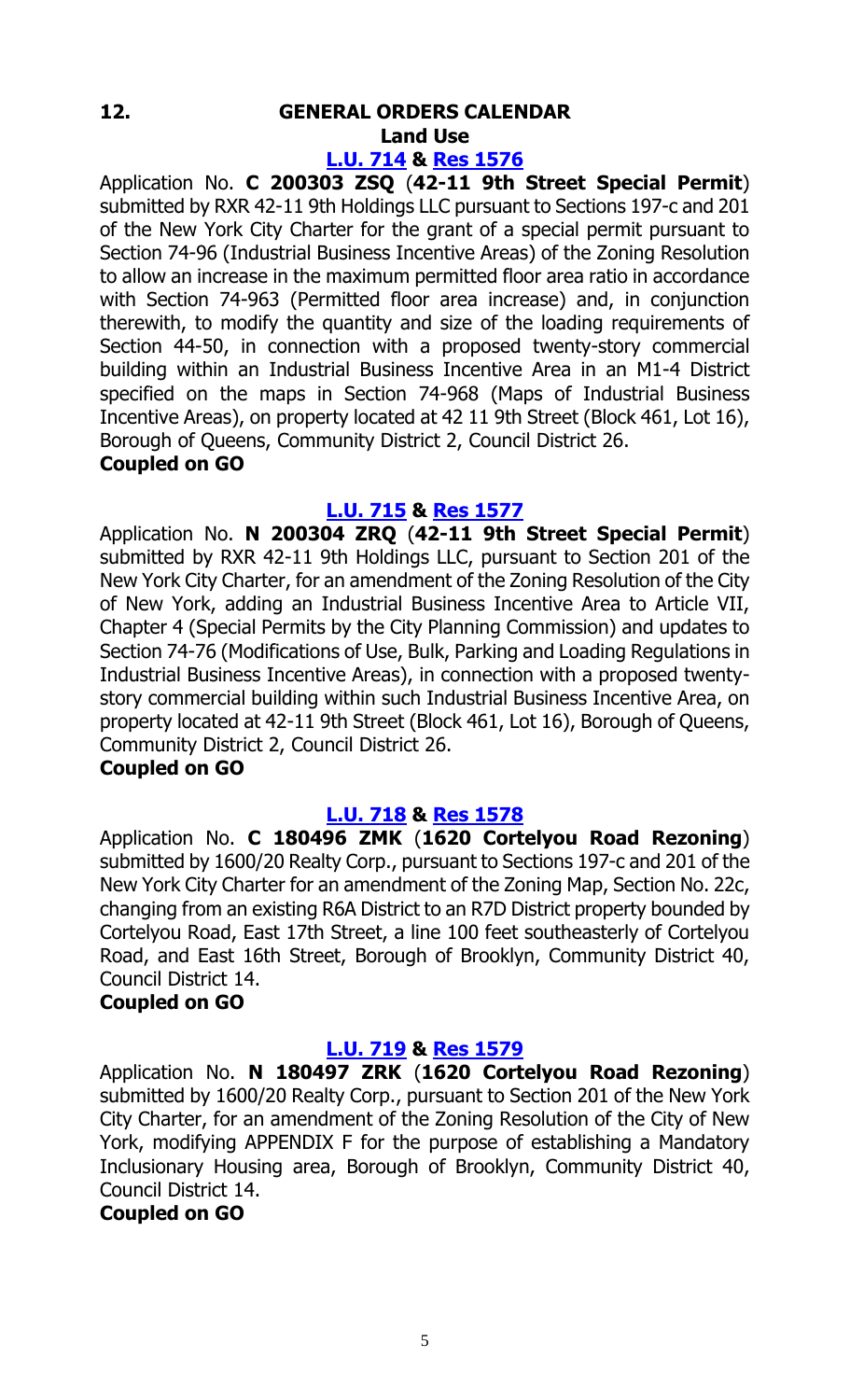## **[L.U. 727](https://legistar.council.nyc.gov/LegislationDetail.aspx?ID=4793033&GUID=202884D9-D81A-4C69-B829-6D893CD41CB6&Options=&Search=) & Res [1580](https://legistar.council.nyc.gov/LegislationDetail.aspx?ID=4807426&GUID=A2874809-BE06-4321-A5E6-E7515C4094F9&Options=ID|Text|&Search=)**

Application No. **C 190447 ZMK** (**9114 5th Avenue Rezoning**) submitted by BayRide Realty, LLC, pursuant to Sections 197-c and 201 of the New York City Charter for an amendment of the Zoning Map, Section No. 22b, changing from an existing C8-2 District to an R7A District and establishing within a proposed R7A District a C2-4 District, Borough of Brooklyn, Community District 10, Council District 43.

#### **Coupled on GO**

## **[L.U. 728](https://legistar.council.nyc.gov/LegislationDetail.aspx?ID=4793034&GUID=4878CD45-0368-4719-93B5-B5ED72E0DEEE&Options=&Search=) & Res [1581](https://legistar.council.nyc.gov/LegislationDetail.aspx?ID=4807427&GUID=040C33D2-B3ED-4043-B461-145FD92F0AF5&Options=ID|Text|&Search=)**

Application No. **N 190448 ZRK** (**9114 5th Avenue Rezoning**) submitted by BayRide Realty, LLC, pursuant to Section 201 of the New York City Charter, for an amendment of the Zoning Resolution of the City of New York, modifying APPENDIX F for the purpose of establishing a Mandatory Inclusionary Housing area, Borough of Brooklyn, Community District 10, Council District 43.

## **Coupled on GO**

## **COUPLED ON GENERAL ORDERS CALENDAR Environmental Protection**

**[Int 2170-A](https://legistar.council.nyc.gov/LegislationDetail.aspx?ID=4729352&GUID=C80A3A89-D1AB-49F1-9E79-C465783A5718&Options=&Search=)** - The sustainable energy loan program. **A and GO**

## **Finance**

**Preconsidered M [291](https://legistar.council.nyc.gov/LegislationDetail.aspx?ID=4855225&GUID=FB6EE40C-06FF-4C6C-9B98-6A9B2D1BDCFE&Options=ID|Text|&Search=) & [Res 1569](https://legistar.council.nyc.gov/LegislationDetail.aspx?ID=4856852&GUID=3DEF9C3B-484C-4C36-AB91-71C0A38C0DD8&Options=ID|Text|&Search=) -** The Operating Budget of the Council of the City of New York.

**GO**

**Preconsidered M [292](https://legistar.council.nyc.gov/LegislationDetail.aspx?ID=4855226&GUID=DD9E04FF-B49F-4362-BF4C-401121672B83&Options=ID|Text|&Search=) & [Res 1570](https://legistar.council.nyc.gov/LegislationDetail.aspx?ID=4856853&GUID=A90BAD8C-1BEA-4DCE-8DE4-1DFD4BAB05E6&Options=ID|Text|&Search=)** -Schedule detailing the lump sum OTPS Unit of Appropriation of the Operating Budget of the Council of the City of New York.

**GO**

**Preconsidered [L.U. 742](https://legistar.council.nyc.gov/LegislationDetail.aspx?ID=4855228&GUID=63EFAA4C-BF1A-4B91-B585-6154995969AF&Options=ID|Text|&Search=) & [Res 1571](https://legistar.council.nyc.gov/LegislationDetail.aspx?ID=4856854&GUID=F5D52102-B6EC-400E-9116-1E96AACCFF00&Options=ID|Text|&Search=)** - Los Sures SIP HDFC, Brooklyn, Community District No. 1, Council District 34. **GO**

## **Health**

**[Int 864-A](https://legistar.council.nyc.gov/LegislationDetail.aspx?ID=3498450&GUID=3BDB51B9-BA59-41E4-A98D-4333183182C3&Options=&Search=)** - Investigations by the department of health and mental hygiene in connection with lead poisoning incidents.

#### **A and GO**

**[Int 2236-A](https://legistar.council.nyc.gov/LegislationDetail.aspx?ID=4794734&GUID=FEA00F7E-F9A6-4875-87C6-BD4E6033CA87&Options=&Search=) -** The creation of a unified scheduling system for COVID-19 vaccinations, and to provide for the repeal thereof. **A and GO**

## **Housing and Buildings**

**[Int 874-A](https://legistar.council.nyc.gov/LegislationDetail.aspx?ID=3498489&GUID=5AEDE1B2-26A1-4794-8400-C21C6017BA91&Options=&Search=)** - Improving tenant notification, interagency cooperation, conducting inspections and issuing stop work orders, in connection with lead paint and construction work.

**A and GO**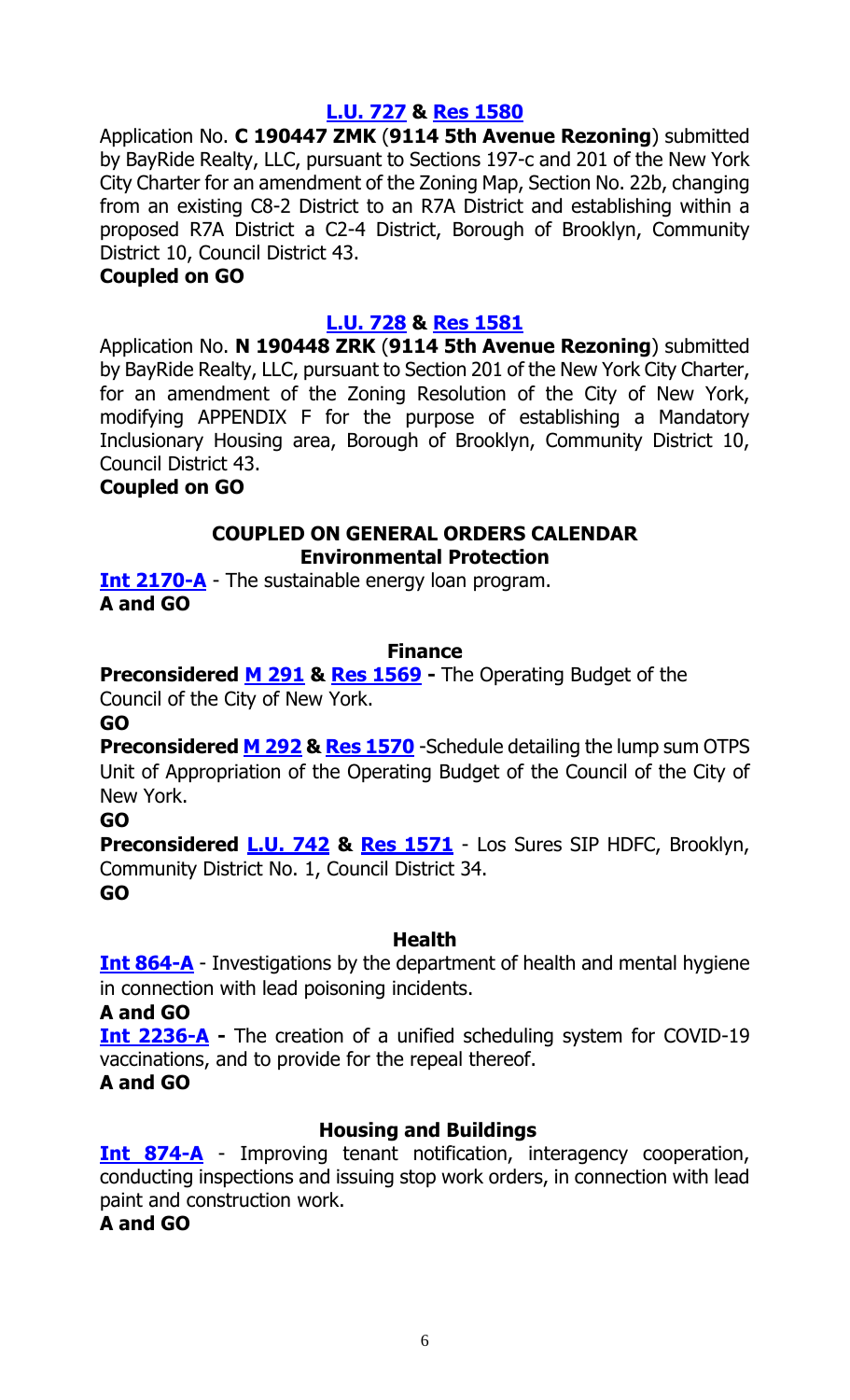## **Land Use**

**[L.U. 730](https://legistar.council.nyc.gov/LegislationDetail.aspx?ID=4795480&GUID=73F2AF7F-174A-4B36-BB4B-FF12B720DE84&Options=&Search=) & Res [1572](https://legistar.council.nyc.gov/LegislationDetail.aspx?ID=4855261&GUID=A5AE64AB-5177-48EF-B87E-9743757E4F21&Options=ID|Text|&Search=)** - App. **20215015 HAK** (**Sutter Ave-East New York Partnership Homes**) Borough of Brooklyn, Community District 5, Council District 42.

**GO**

**[L.U. 735](https://legistar.council.nyc.gov/LegislationDetail.aspx?ID=4800347&GUID=6E3CDE08-5FED-4C9E-849C-0E706559F90D&Options=&Search=) & Res [1573](https://legistar.council.nyc.gov/LegislationDetail.aspx?ID=4855262&GUID=BBBFC2F4-8344-4D7F-AA17-E6BDFA9C19CB&Options=ID|Text|&Search=)** - App. **C 200178 ZMQ** (**91-32 63rd Drive Rezoning**) Borough of Queens, Community District 6, Council District 29. **GO**

**[L.U. 736](https://legistar.council.nyc.gov/LegislationDetail.aspx?ID=4800348&GUID=C3B3003A-5240-40ED-8B7E-FB451895BDA0&Options=&Search=) & Res [1574](https://legistar.council.nyc.gov/LegislationDetail.aspx?ID=4855263&GUID=39913481-A2FC-437A-907C-02F0022B07F1&Options=ID|Text|&Search=)** App. **N 200179 ZRQ** (**91-32 63rd Drive** 

**Rezoning**) Borough of Queens, Community District 6, Council District 29. **GO**

**[L.U. 737](https://legistar.council.nyc.gov/LegislationDetail.aspx?ID=4800349&GUID=BD7F6DAD-E3EC-4090-973F-4E493E28606B&Options=&Search=) & Res [1575](https://legistar.council.nyc.gov/LegislationDetail.aspx?ID=4855264&GUID=180759A8-2E79-4988-8D3B-28A3CD8603AD&Options=ID|Text|&Search=)** - App. **C 200252 ZMQ** (**245-01 Jamaica** 

**Avenue Rezoning**) Borough of Queens, Community District 13, Council District 23.

**GO**

## **Resiliency and Waterfronts**

**[Int 2092-A](https://legistar.council.nyc.gov/LegislationDetail.aspx?ID=4648590&GUID=F7CCBD21-44D7-4280-AB54-3D419D2AE033&Options=&Search=) -** Climate resiliency design guidelines and resiliency scoring. **A and GO**

**[Int 2198-A](https://legistar.council.nyc.gov/LegislationDetail.aspx?ID=4738815&GUID=75A96111-17B8-4047-B2DF-D6CFCFB71022&Options=&Search=) -** Additional freeboard for structures in the floodplain. **A and GO**

#### **GENERAL ORDERS CALENDAR Land Use**

**[L.U. 714](https://legistar.council.nyc.gov/LegislationDetail.aspx?ID=4743805&GUID=91DAF792-5431-49AA-929D-9D1D51DDD81F&Options=&Search=) & Res [1576](https://legistar.council.nyc.gov/LegislationDetail.aspx?ID=4807411&GUID=02FBDDFE-7BF6-4FAE-9688-6FD3F948855D&Options=ID|Text|&Search=)** - App. **C 200303 ZSQ** (**42-11 9th Street Special Permit**) Borough of Queens, Community District 2, Council District 26. **GO**

**[L.U. 715](https://legistar.council.nyc.gov/LegislationDetail.aspx?ID=4743806&GUID=256C791F-173E-4255-A3EF-1367E6D6CD20&Options=&Search=) & Res [1577](https://legistar.council.nyc.gov/LegislationDetail.aspx?ID=4807412&GUID=A8610EA2-812A-465F-82A8-8CA90525588B&Options=ID|Text|&Search=)** - App. **N 200304 ZRQ** (**42-11 9th Street Special Permit**) Borough of Queens, Community District 2, Council District 26. **GO**

**[L.U. 718](https://legistar.council.nyc.gov/LegislationDetail.aspx?ID=4754113&GUID=E642E029-740D-4616-B7EF-E20BDC13304D&Options=&Search=) & Res [1578](https://legistar.council.nyc.gov/LegislationDetail.aspx?ID=4855259&GUID=C7084851-6E92-407E-942D-2573F57E10B9&Options=ID|Text|&Search=)** - App. **C 180496 ZMK** (**1620 Cortelyou Road Rezoning**) Borough of Brooklyn, Community District 40, Council District 14. **GO**

**[L.U. 719](https://legistar.council.nyc.gov/LegislationDetail.aspx?ID=4754170&GUID=79CA979C-70E4-49A9-BAF2-D6ACC303BD2E&Options=&Search=) & [Res 1579](https://legistar.council.nyc.gov/LegislationDetail.aspx?ID=4855260&GUID=36D6AFB5-A372-4C00-8E5E-929EFE0D4AFB&Options=ID|Text|&Search=)** - App. **N 180497 ZRK** (**1620 Cortelyou Road Rezoning**) Borough of Brooklyn, Community District 40, Council District 14. **GO**

**[L.U. 727](https://legistar.council.nyc.gov/LegislationDetail.aspx?ID=4793033&GUID=202884D9-D81A-4C69-B829-6D893CD41CB6&Options=&Search=) & Res [1580](https://legistar.council.nyc.gov/LegislationDetail.aspx?ID=4807426&GUID=A2874809-BE06-4321-A5E6-E7515C4094F9&Options=ID|Text|&Search=)** - App. **C 190447 ZMK** (**9114 5th Avenue Rezoning**) Borough of Brooklyn, Community District 10, Council District 43. **GO**

**[L.U. 728](https://legistar.council.nyc.gov/LegislationDetail.aspx?ID=4793034&GUID=4878CD45-0368-4719-93B5-B5ED72E0DEEE&Options=&Search=) & Res [1581](https://legistar.council.nyc.gov/LegislationDetail.aspx?ID=4807427&GUID=040C33D2-B3ED-4043-B461-145FD92F0AF5&Options=ID|Text|&Search=)** - App. **N 190448 ZRK** (**9114 5th Avenue Rezoning**) Borough of Brooklyn, Community District 10, Council District 43. **GO**

## **Roll Call**

**13. INTRODUCTION & READING OF BILLS** See Attached

## **14. DISCUSSION OF RESOLUTIONS**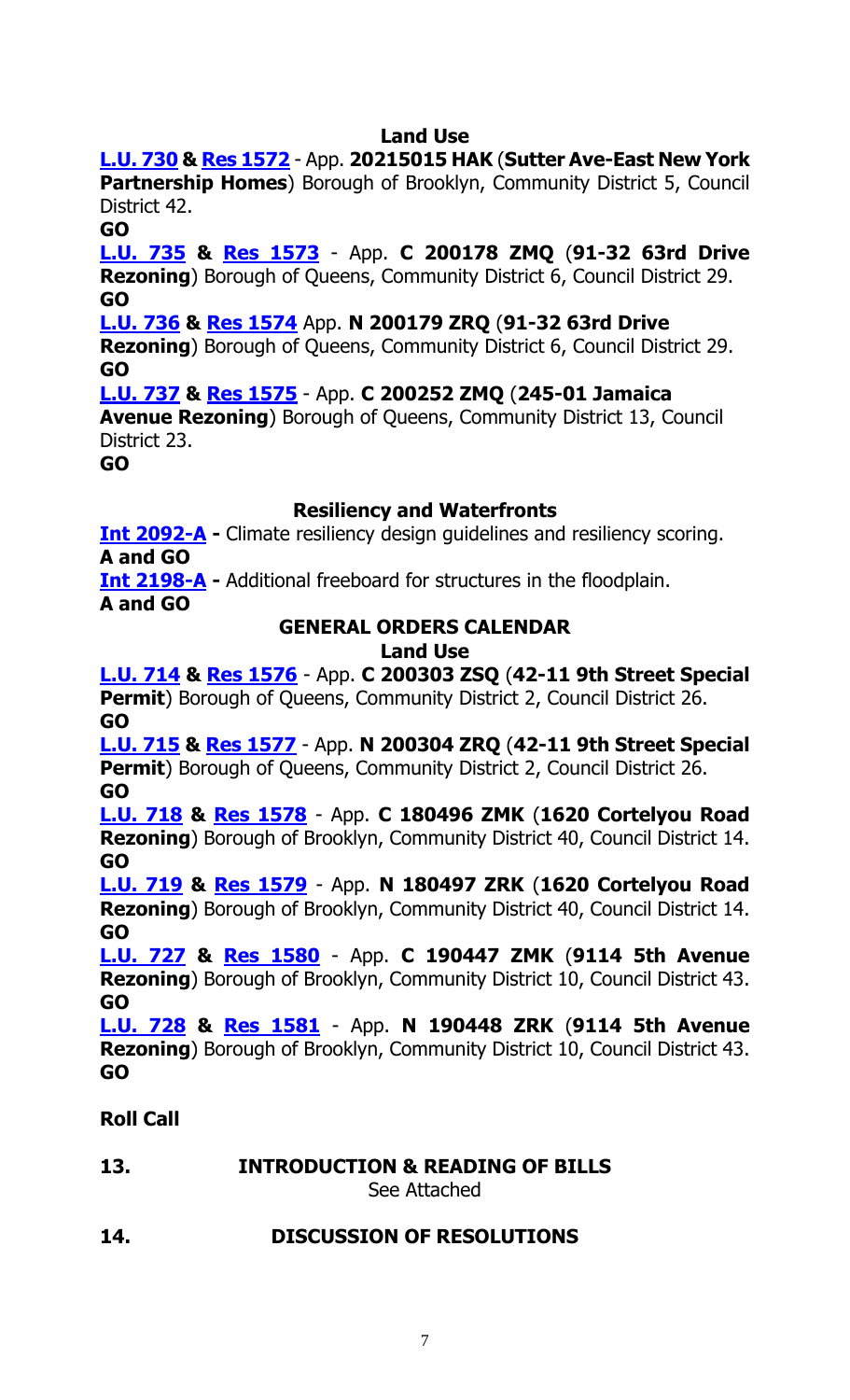## **15. RESOLUTIONS**

## **[Res 1529-A](https://legistar.council.nyc.gov/LegislationDetail.aspx?ID=4743796&GUID=DA72D1E1-9CBB-4E88-9D59-3ED8633186A9&Options=&Search=)**

An Amended Resolution calling on the New York State Legislature to pass, and the Governor to sign, legislation to protect New York State's safety net providers and Special Needs Plans by eliminating the Medicaid pharmacy carve-out.

## **Amended and Adopted by the Committee on Health**

## **[Res 1535](https://legistar.council.nyc.gov/LegislationDetail.aspx?ID=4766863&GUID=4465E495-41C7-475F-B42A-E4E9EB9CDD99&Options=&Search=)**

Resolution calling on the New York State Legislature to pass, and the Governor to sign, legislation allowing local health departments to implement changes to improve the COVID-19 vaccine roll out.

## **Adopted by the Committee on Health**

## **Preconsidered Res [1563](https://legistar.council.nyc.gov/LegislationDetail.aspx?ID=4855227&GUID=DCF863B9-9D68-43BF-B449-1A4A9CC95ACA&Options=ID|Text|&Search=)**

Resolution calling on the New York State Legislature to pass, and the Governor to sign, S.4170/A.4548, authorizing certain public employers to offer temporary retirement incentives and providing an age 55/25 years temporary retirement incentive for certain public employees.

**Adopted by the Committee on Civil Service and Labor**

## **16. GENERAL DISCUSSION**

**17. EXTENSION OF REMARKS**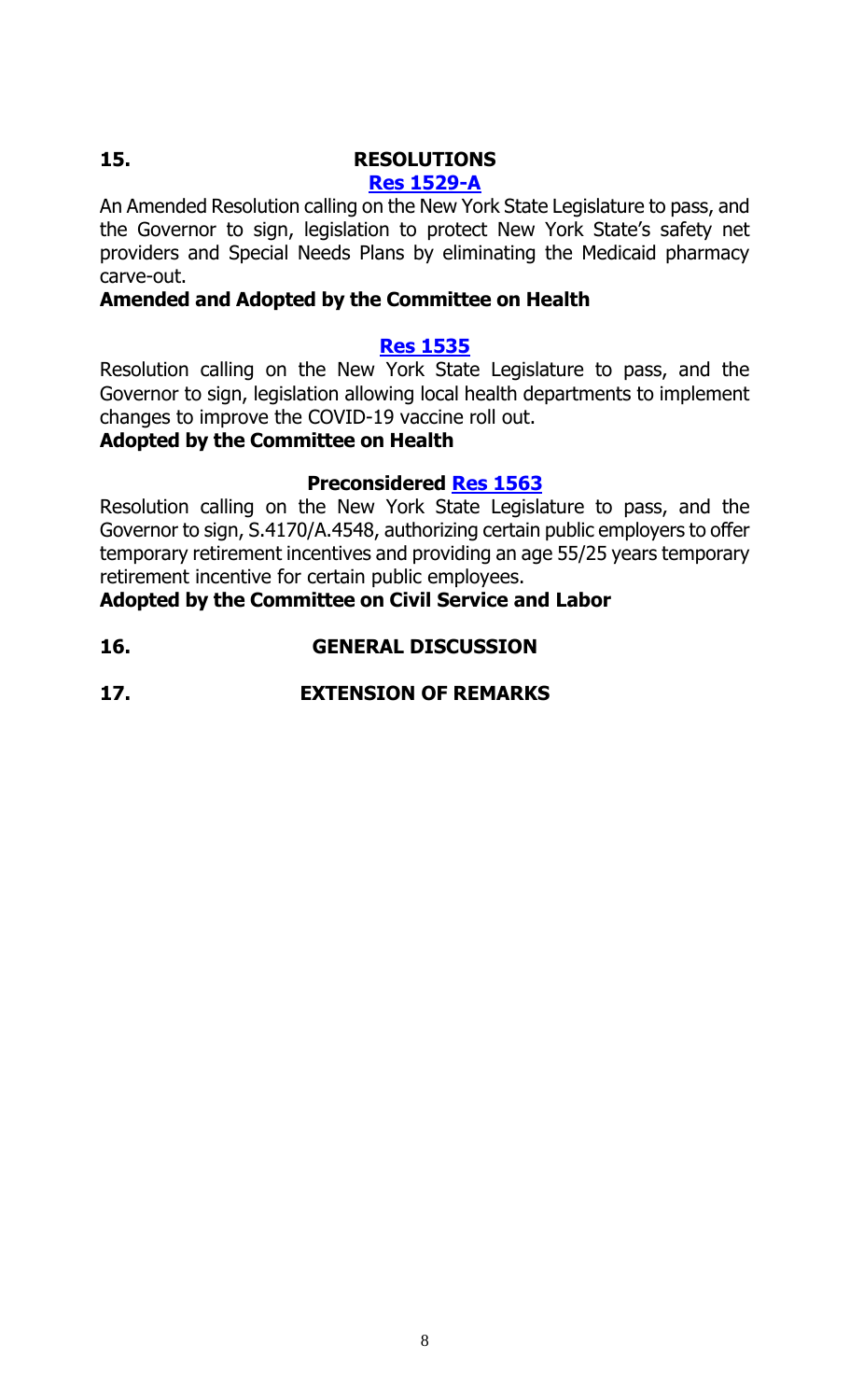#### **INTRODUCTION AND READING OF BILLS [Res 1562](https://legistar.council.nyc.gov/LegislationDetail.aspx?ID=4856753&GUID=5DD20438-43C9-4F06-9C01-837F222ED230&Options=ID|Text|&Search=)**

By Council Member Ampry-Samuel:

Resolution calling upon the New York State Public Service Commission to deny a rate hike and all fossil fuel infrastructure development for the Metropolitan Reliability Infrastructure project.

## **Environmental Protection**

## **Preconsidered [Res 1563](https://legistar.council.nyc.gov/LegislationDetail.aspx?ID=4855227&GUID=DCF863B9-9D68-43BF-B449-1A4A9CC95ACA&Options=ID|Text|&Search=)**

By Council Members Ampry-Samuel and Miller:

Resolution calling on the New York State Legislature to pass, and the Governor to sign, S.4170/A.4548, authorizing certain public employers to offer temporary retirement incentives and providing an age 55/25 years temporary retirement incentive for certain public employees.

## **Civil Service and Labor**

## **[Res 1564](https://legistar.council.nyc.gov/LegislationDetail.aspx?ID=4856754&GUID=F329DB8E-4D24-4A23-BE23-907FB09DBAE8&Options=ID|Text|&Search=)**

By Council Member Gjonaj:

Resolution calling on the Governor to establish and publicize specific metrics for when small businesses can reopen at full customer capacity. **Small Business**

## **[Int 2237](https://legistar.council.nyc.gov/LegislationDetail.aspx?ID=4856758&GUID=48261B2C-EBE3-4044-ACF5-B185CAB1958B&Options=ID|Text|&Search=)**

By Council Member Holden:

A Local Law in relation to a study and report on the ownership and maintenance of utility poles.

## **Consumer Affairs and Business Licensing**

## **[Int 2238](https://legistar.council.nyc.gov/LegislationDetail.aspx?ID=4856755&GUID=2D0B708D-299C-4B5B-9133-455CE46F5CE2&Options=ID|Text|&Search=)**

By Council Member Holden:

A Local Law to amend the administrative code of the city of New York, in relation to the requirements for maintenance of a civil action against the city for damages or injuries sustained in consequence of unsafe conditions on streets, sidewalks or similar public spaces.

#### **Transportation**

## **[Res 1565](https://legistar.council.nyc.gov/LegislationDetail.aspx?ID=4856759&GUID=9D0A98B1-8F4F-457A-8FDB-86F0EB923CA1&Options=ID|Text|&Search=)**

By Council Member Holden:

Resolution calling on the New York State Legislature to overturn the Governor's executive order on indoor dining capacity for NYC and increase indoor dining capacity to 50 percent.

## **Consumer Affairs and Business Licensing**

## **[Int 2239](https://legistar.council.nyc.gov/LegislationDetail.aspx?ID=4856752&GUID=B4BA75B6-709A-4E9F-A636-1CA44CAF0E18&Options=ID|Text|&Search=)**

By Council Member Kallos:

A Local Law in relation to establishing a poll site task force.

## **Governmental Operations**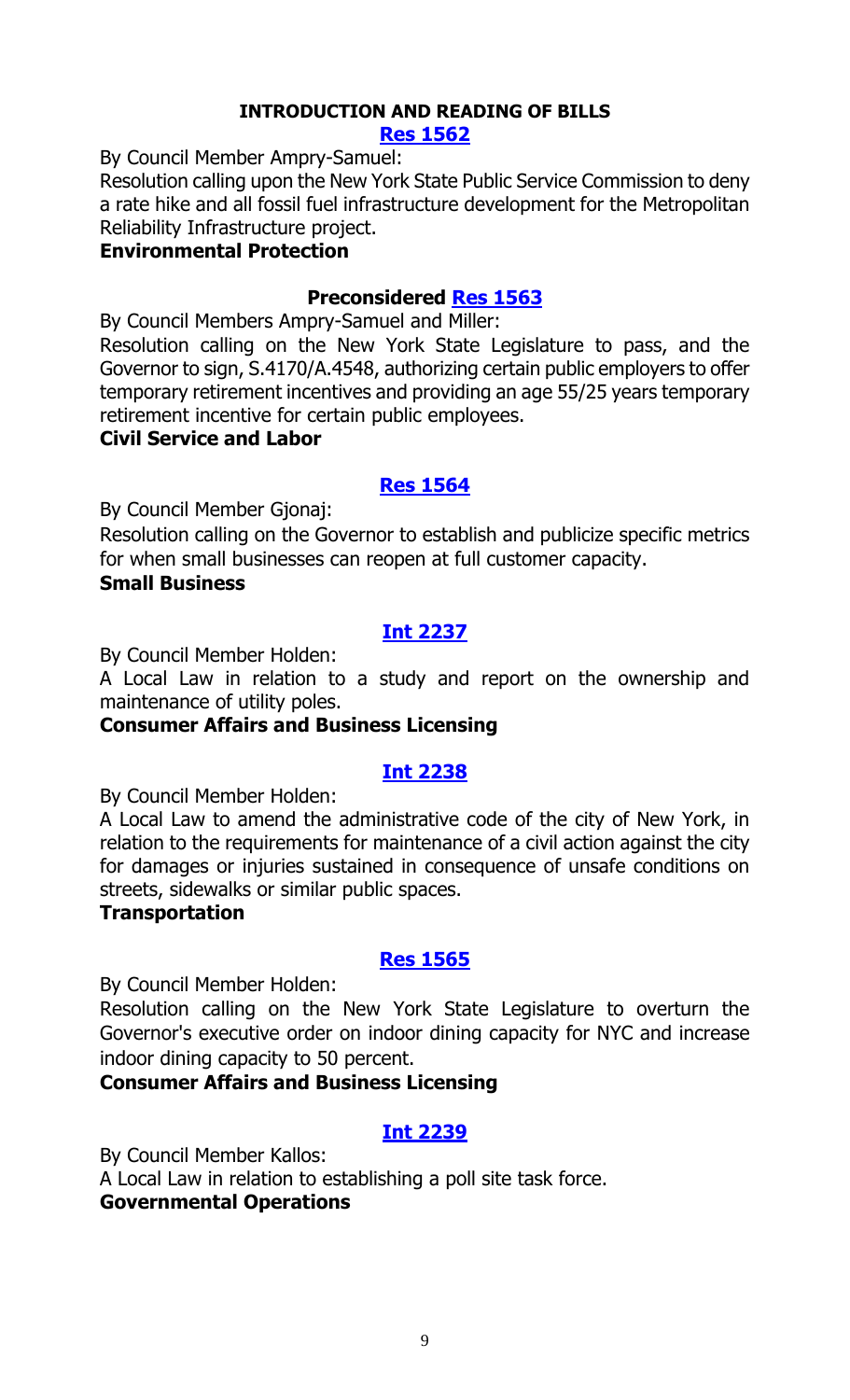## **[Int 2240](https://legistar.council.nyc.gov/LegislationDetail.aspx?ID=4856756&GUID=716C2D7E-ED51-4C9E-9312-AB9529B6C812&Options=ID|Text|&Search=)**

By Council Member Kallos:

A Local Law to amend the administrative code of the city of New York, in relation to prohibiting the police department from using a robot armed with a weapon.

## **Public Safety**

## **[Int 2241](https://legistar.council.nyc.gov/LegislationDetail.aspx?ID=4856751&GUID=901F6F43-C79E-4C67-B641-5DFE9D16D088&Options=ID|Text|&Search=)**

By Council Members Lander, Adams and Reynoso:

A Local Law to amend the administrative code of the city of New York, in relation to the rehire of workers laid off as a result of the COVID-19 pandemic **Civil Service and Labor**

## **[Int 2242](https://legistar.council.nyc.gov/LegislationDetail.aspx?ID=4856760&GUID=774E081F-F4AC-4D35-BF8E-DDE03487FB9D&Options=ID|Text|&Search=)**

By Council Member Levine:

A Local Law in relation to giving local residents priority for COVID-19 vaccination appointments at city vaccination sites and providing for the repeal of such provisions upon the expiration thereof.

## **Health**

## **[Res 1566](https://legistar.council.nyc.gov/LegislationDetail.aspx?ID=4856757&GUID=DCB10C8B-D1A6-4163-9FD6-A8476296C39B&Options=ID|Text|&Search=)**

By Council Member Maisel:

Resolution calling upon the City and State Universities of New York to provide students who opt out of campus housing with current information on residential tenants' rights.

## **Higher Education**

## **Preconsidered [Int 2243](https://legistar.council.nyc.gov/LegislationDetail.aspx?ID=4835164&GUID=3320048A-1984-4A1D-9EB5-71A095F81F17&Options=ID|Text|&Search=)**

By Council Members Rivera and the Speaker (Council Member Johnson): A Local Law to amend the administrative code of the city of New York, in relation to extending temporary personal guaranty protection provisions for commercial tenants impacted by COVID-19

#### **Small Business**

## **[Res 1567](https://legistar.council.nyc.gov/LegislationDetail.aspx?ID=4856773&GUID=4C6079E9-12C8-4295-B638-18D2E8B378CA&Options=ID|Text|&Search=)**

By Council Member Rosenthal:

Resolution calling on the United States Senate to ratify, and the President to sign, the United Nations Convention on Biological Diversity.

## **Environmental Protection**

## **[Res 1568](https://legistar.council.nyc.gov/LegislationDetail.aspx?ID=4856772&GUID=29F7B66B-F939-442A-A9A5-AA2CD8F4923B&Options=ID|Text|&Search=)**

By Council Member Van Bramer:

Resolution calling upon the New York State Legislature to pass S. 2272A/A. 2800A, a resolution proposing an amendment to the New York State Constitution to lower the voting age to 16.

## **Governmental Operations**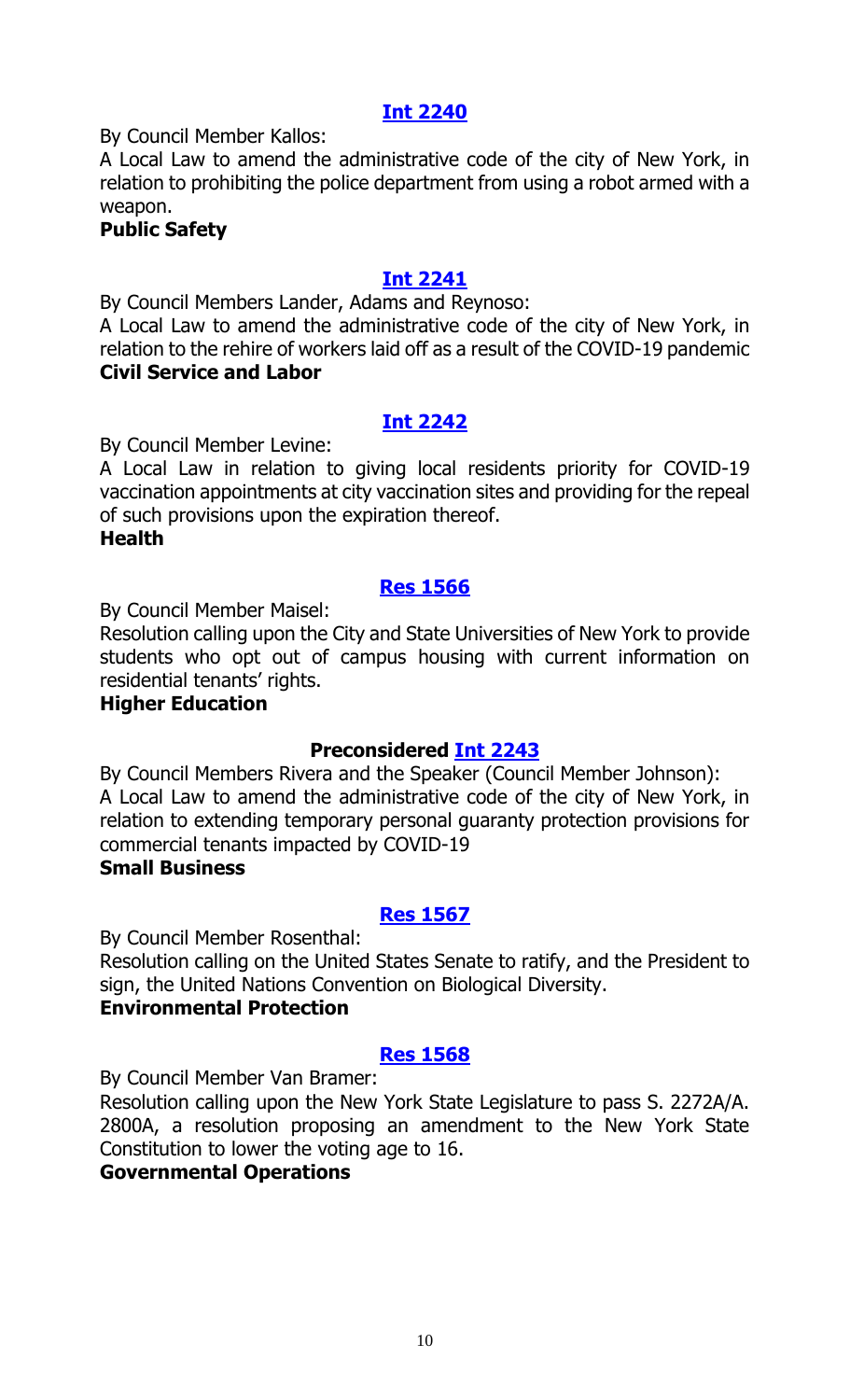## **Preconsidered [L.U. 742](https://legistar.council.nyc.gov/LegislationDetail.aspx?ID=4855228&GUID=63EFAA4C-BF1A-4B91-B585-6154995969AF&Options=ID|Text|&Search=)**

By Council Member Dromm:

Los Sures SIP HDFC, Block 2394, Lot 20, Block 2395, Lot 25, Block 2419, Lots 7, 9, and 12, Block 2432, Lot 25; Brooklyn, Community District No. 1, Council District 34.

## **Finance**

## **Preconsidered [L.U. 743](https://legistar.council.nyc.gov/LegislationDetail.aspx?ID=4814724&GUID=15A481CB-677B-4178-8B89-A05A1FA89403&Options=ID|Text|&Search=)**

By Council Member Salamanca:

Application No. **C 200276 HAM** (**Harlem Open Door Cluster)** submitted by the Department of Housing Preservation and Development (HPD), pursuant to Article 16 of the General Municipal Law for approval of the designation of an Urban Development Action Area, an Urban Development Action Area Project and disposition, for property located at 2735 Frederick Douglass Boulevard (Block 2045, Lot 13), 2752 Frederick Douglass Boulevard (Block 2032, Lot 2) 131 West 133rd Street (Block 1918, Lot 16), 130 West 134<sup>th</sup> Street (Block 1918, Lot 53), Borough of Manhattan, Community District 10, Council District 9.

## **Landmarks, Public Sitings and Dispositions**

## **Preconsidered [L.U. 744](https://legistar.council.nyc.gov/LegislationDetail.aspx?ID=4814725&GUID=A67129AB-C89C-4C2D-8D74-9F7FED131A38&Options=ID|Text|&Search=)**

By Council Member Salamanca:

Application No. **20215017 HAM** (**Harlem Open Door Cluster—Article XI**) submitted by the New York City Department of Housing Preservation and Development pursuant to Article XI of the Private Housing Finance Law for approval of an exemption from real property taxes for property located at 2735 Frederick Douglass Boulevard (Block 2045, Lot 13), 2752 Frederick Douglass Boulevard (Block 2032, Lot 2), 131 West 133rd Street (Block 1918, Lot 16), and 130 West 134th Street (Block 1918, Lot 53), Borough of Manhattan, Community District 10, Council District 9.

**Landmarks, Public Sitings and Dispositions**

## **Preconsidered [L.U. 745](https://legistar.council.nyc.gov/LegislationDetail.aspx?ID=4814726&GUID=D360834F-3D42-4D81-861E-FC10C78EF279&Options=ID|Text|&Search=)**

By Council Member Salamanca:

Application No. **C 200277 HAM (Harlem NCP CB 11 Site)** submitted by the Department of Housing Preservation and Development (HPD) pursuant to Article 16 of the General Municipal Law for approval of the designation of an Urban Development Action Area, an Urban Development Action Area Project and disposition, for property located at 2 East 130<sup>th</sup> Street (Block 1754, Lot 68), Borough of Manhattan, Community District 11, Council District, 9. **Landmarks, Public Sitings and Dispositions**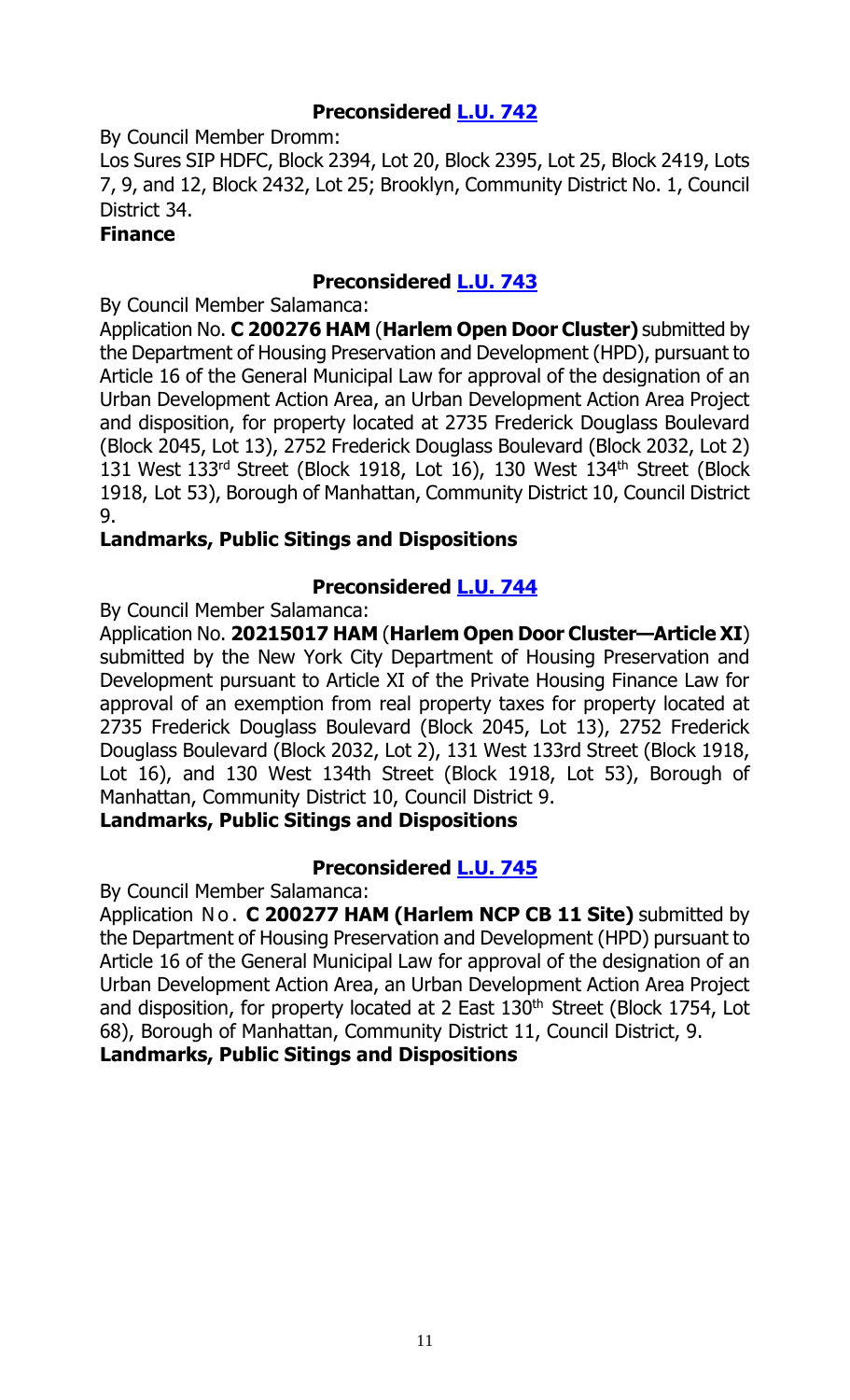## **Preconsidered [L.U. 746](https://legistar.council.nyc.gov/LegislationDetail.aspx?ID=4814727&GUID=9DFBF0F3-1279-48D9-AAC2-F2F77E090C4E&Options=ID|Text|&Search=)**

By Council Member Salamanca:

Application No. **C 200278 HAM (Central Harlem Infill NCP)** submitted by the Department of Housing Preservation and Development (HPD) pursuant to Article 16 of the General Municipal Law for approval of the designation of an Urban Development Action Area, an Urban Development Action Area Project and disposition, for property located at 2803 Frederick Douglass Boulevard (Block 2045, Lot 89), 136 West 137th Street (Block 1921, Lot 49), 203 West 135th Street (Block 1941, Lot 27), 61 West 130th Street (Block 1728, Lot 9), 142 West 129th Street (Block 1913, Lot 52) and 109 West 126th Street (Block 1911, Lot 26), Borough of Manhattan, Community District 10, Council District 9.

## **Landmarks, Public Sitings and Dispositions**

## **Preconsidered [L.U. 747](https://legistar.council.nyc.gov/LegislationDetail.aspx?ID=4814728&GUID=9FA1CD5B-7154-4603-834B-8AB7C2F67539&Options=ID|Text|&Search=)**

By Council Member Salamanca:

Application No. **C 200279 HAM (Harlem NCP Western Site)** submitted by the Department of Housing Preservation and Development (HPD) pursuant to Article 16 of the General Municipal Law for approval of the designation of an Urban Development Action Area, an Urban Development Action Area Project and disposition, for property located at 313 West 112<sup>th</sup> Street (Block 1847, Lot 13), Borough of Manhattan, Community District 10, Council District 9.

## **Landmarks, Public Sitings and Dispositions**

## **Preconsidered [L.U. 748](https://legistar.council.nyc.gov/LegislationDetail.aspx?ID=4812960&GUID=16C978C3-7D3F-4C4E-AB35-8342CE45D8CC&Options=ID|Text|&Search=)**

By Council Member Salamanca:

Application No. **C 200243 ZMQ** (**50-25 Barnett Avenue Rezoning)** submitted by Phipps Houses, pursuant to Sections 197-c and 201 of the New York City Charter for an amendment of the Zoning Map, Section Nos. 9b and 9d, changing from an M1-1 District to an R6A District, as shown on a diagram (for illustrative purposes only) dated October 5, 2020, and subject to the conditions of CEQR Declaration E-573, Borough of Queens, Community District 2, Council District 26.

## **Zoning & Franchises**

## **Preconsidered [L.U. 749](https://legistar.council.nyc.gov/LegislationDetail.aspx?ID=4812961&GUID=484ECF4A-A307-4E56-907E-73AD5FC7512B&Options=ID|Text|&Search=)**

By Council Member Salamanca:

Application No. **N 200244 ZRQ** (**50-25 Barnett Avenue Rezoning**) submitted by Phipps Houses, pursuant to Section 201 of the New York City Charter, for an amendment of the Zoning Resolution of the City of New York, modifying Appendix F for the purpose of establishing a Mandatory Inclusionary Housing Area, Borough of Queens, Community District 2, Council District 26.

## **Zoning & Franchises**